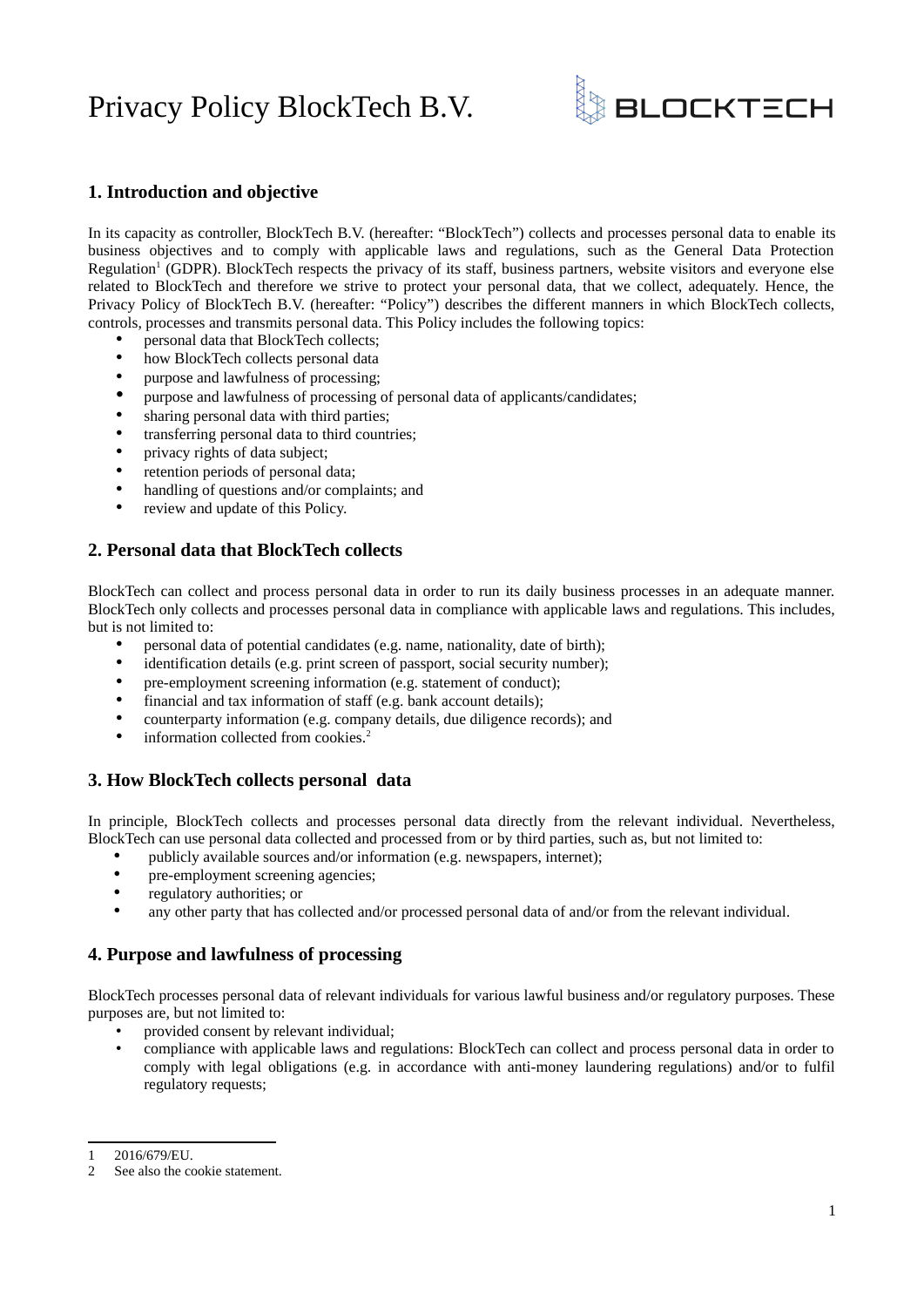- performance of contractual obligation(s): when BlockTech enters into an agreement with a business partner or counterparty, BlockTech can collect and process personal data (e.g. details of the contact person or authorised signatory);
- necessary for the performance of the legitimate interest of BlockTech and/or a third party to e.g. perform its business activities properly;
- administration;
- statistical and/or historical research; and/or
- establishing, exercising and/or defending of (possible) legal claims

Special categories of personal data<sup>[3](#page-1-0)</sup> and/or criminal records<sup>[4](#page-1-1)</sup> will only be collected and/or processed by BlockTech if:

- the relevant individual provides consent to the collection and processing of this special personal data;
- the collection and processing is required by applicable law and/or regulations; or
- the collection and processing is in any other way permitted by GDPR.

# **5. Purpose and lawfulness of processing of personal data of applicants/candidates**

BlockTech would like to give special attention to the process of collecting and processing of personal data during the recruitment process. Besides above lawful grounds (see section Purpose and lawfulness of processing), the following legitimate business and regulatory purposes apply to the recruitment process:

- To sustain the application process. The following personal data shall be collected and/or processed:
	- contact information such as name;
	- email address;
	- phone number;
	- address;
	- copy of passport;
	- CV;
	- cover letter;
	- educational institution;
	- degree;
	- discipline and grades;
	- assessment results (if applicable);
	- compensation;
	- characteristics of the job; and
	- start date.
- To sustain the personnel administration. The following personal data shall be collected and/or processed:
	- name;
	- email address;
	- phone number;
	- address;
	- date of birth;
	- gender (in accordance with applicable laws and regulations);
	- type of employment contract;
	- payment structure;
	- nationality (in accordance with applicable laws and regulations); and
	- relevant permit (if applicable).
- To administer employee relations and talent management using the following personal data:
	- full name;
	- employee ID;
	- start date;
	- location;
	- department;
	- full-time or part-time status;
	- gender (if permitted by applicable data protection laws and with consent where required);
	- performance rating; and
	- licenses or certifications required to hold the position.
- To fulfil regulatory obligations. The following personal data shall be collected and/or processed: tax information, social security information and other information required by applicable laws and regulations.
- To monitor and enforce policies and procedures of BlockTech, such as personal investments.

<span id="page-1-0"></span><sup>3</sup> In accordance with article 9 GDPR (2016/679/EU).

<span id="page-1-1"></span>In accordance with article 10 GDPR (2016/679/EU).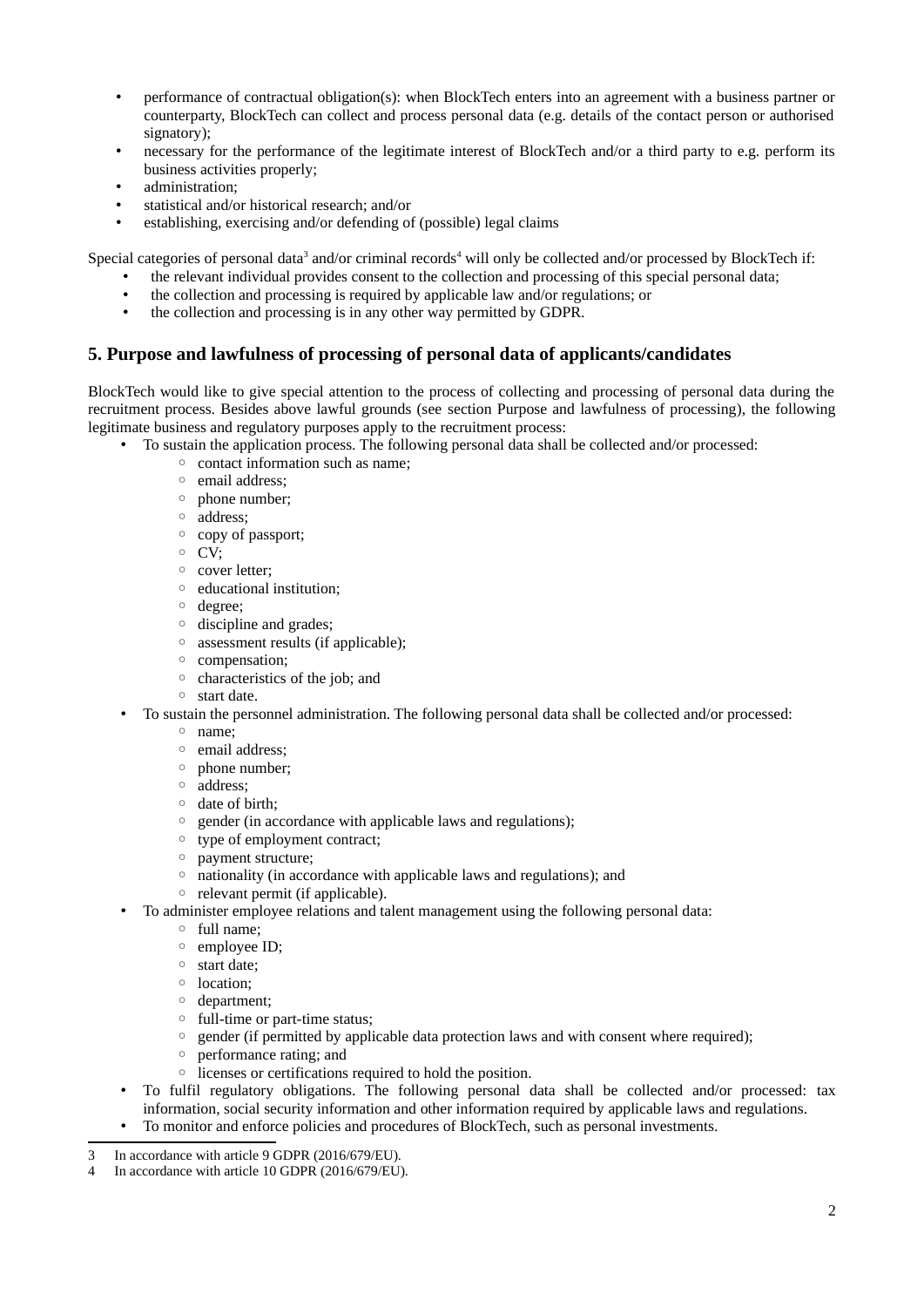Personal data during the recruitment process may be collected and processed due to:

- provided consent by the relevant individual;<br>• required by laws and requlation:
- required by laws and regulation;
- performance of the contract between employee and employer; and/or
- legitimate interests to perform its business activities properly.

Special categories of personal data<sup>[5](#page-2-0)</sup> and/or criminal records<sup>[6](#page-2-1)</sup> will only be collected and/or processed by BlockTech if:

- the relevant individual provides consent to the collection and processing of this special personal data;
- the collection and processing is required by applicable law and/or regulations; or
- the collection and processing is in any other way permitted by GDPR.

The collection and process of special categories of personal data can be possible, during the pre-employment screening.

### **6. Sharing personal data with third parties**

BlockTech limits the disclosure of personal data to third parties to the minimum required. However, in certain situations BlockTech may be required to provide personal data to third parties or to other BlockTech entities. To process this data adequately, BlockTech can use third party processors. Reasons of sharing personal data can be:

- part of daily operations between different entities of BlockTech around the world;
- in order to fulfil its daily operations regarding e.g. trading venues or counterparties;
- to fulfil legal obligations regarding accountants, auditors etc.;
- responding to requests of regulatory authorities; and/or
- recruitment process, e.g. in order to perform a pre-employment screening.

# **7. Transferring personal data to third countries**

BlockTech may transmits personal data that is collected and/or processed inside the EEA to entities outside the EEA, such as Singapore. In addition, BlockTech entities outside the EEA may process this personal data as well for the purposes mentioned in this Policy. In case BlockTech has transferred or processed personal data to third countries, BlockTech shall protect this personal data adequately and in accordance with applicable data protection laws and regulations.

### **8. Privacy rights of data subject**

Relevant individuals may have rights regarding their privacy, these may include:

- right to be informed about the collection of personal data;
- right of access to the retained personal data;
- right of rectification of the retained incorrect personal data;
- right to be forgotten (request of erasing retained personal data);
- right of data portability;
- right to object; and/or
- right to restrict the processing of personal data.

In case you would like to exercise your privacy rights, please send an e-mail to [info@block-tech.io](mailto:info@block-tech.io), with the title 'exercising privacy rights'. BlockTech will ask for proof of identity and/or any other additional information to verify your identity.

BlockTech shall analyse the request and, if reasonable and feasible, execute the request to access, delete, transmit or restrict the (processing of) personal data. However, BlockTech may decline such requests, based on applicable laws and regulations.

In addition, in certain situations BlockTech is obliged - pursuant to any contractual or legal obligation - to process and provide personal data of relevant individuals. In such a case, you can be required to provide the relevant personal data. Refusing to provide this data may result in consequences, such as but not limited to termination of the contract and/or not entering into an agreement.

<span id="page-2-0"></span><sup>5</sup> In accordance with article 9 GDPR (2016/679/EU).

<span id="page-2-1"></span><sup>6</sup> In accordance with article 10 GDPR (2016/679/EU).